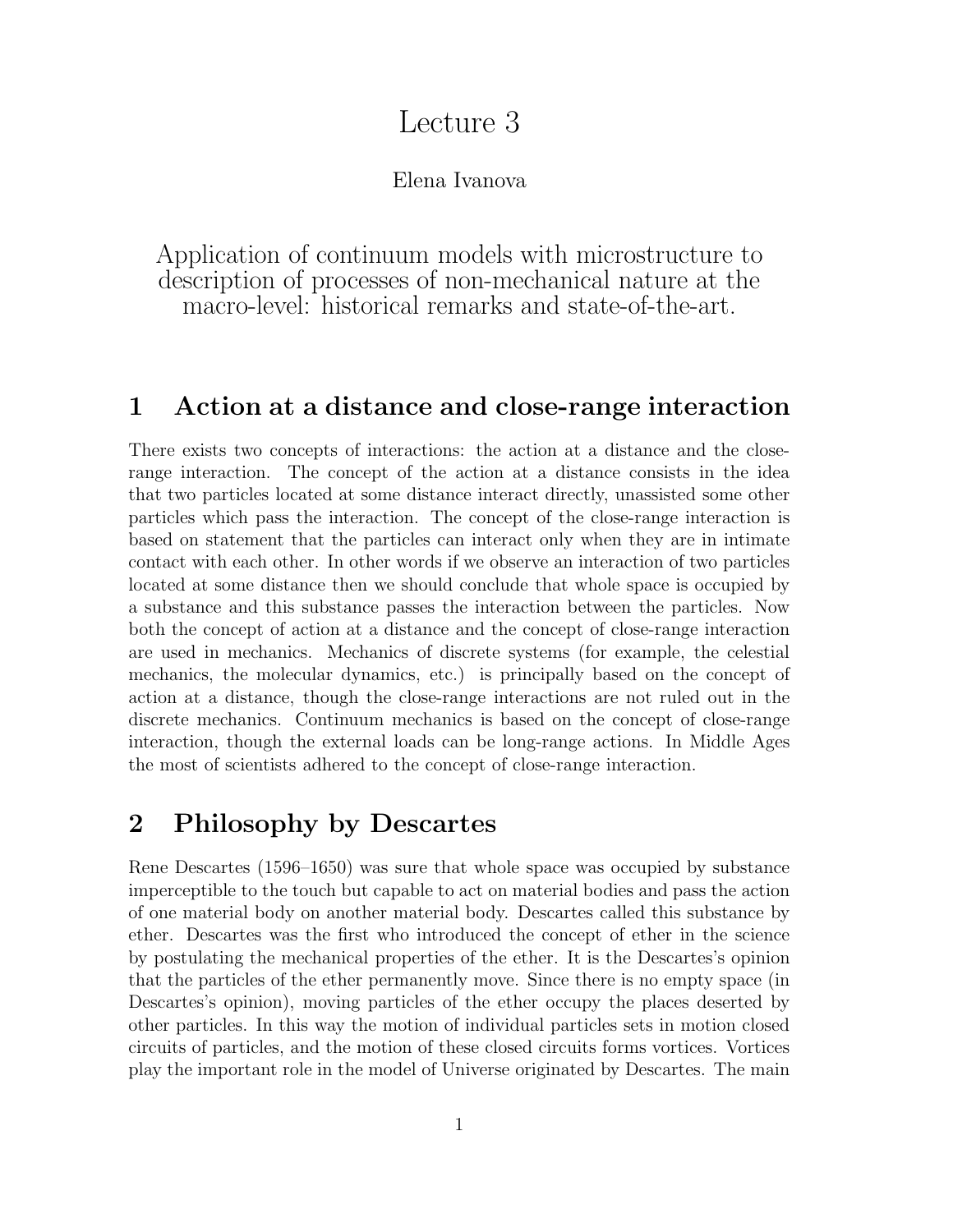

Figure 1: Rene Descartes

idea of the Descartes's philosophy consists in the statement that we can consider (with a scientific view) the world as an automatic mechanism. Consequently, we can create a mechanical model of any physical phenomenon. Descartes asserted that, analogous to Euclidean geometry, physics could be derived from principles accepted a priory, irrespective of observations and experiments. Most of Descartes's theories was not used in practice. However, his ideas exerted essential influence on subsequent evolution of science.

## **3 Conception of ether as a fluid substance**

Different models of ether were the important part of works of scientists up to beginning of XX century. Starting with Descartes, all scientists of XVII–XVIII centuries conceived the ether as very lightweight (practically weightless) fluid substance which occupies whole "empty" space and all material bodies. Almost all physical processes and phenomena known at that time (except only the contact mechanical interaction and the kinetic theory of heat) were explained on the basis of the concept of ether.







Figure 2: Roger Bacon Figure 3: Johannes Kepler Figure 4: Robert Boyle

Starting from antiquity there exist different viewpoints on the heat nature. According to one point of view, the heat is the state of a body. For example, Roger Bacon (1214–1292) and Johannes Kepler (1571–1630) adhered to this opinion. Robert Boyle (1627–1691) believed that the heat is connected with the molecular motion.

Leonhard Euler (1707–1783) supposed that the particles of the combustible material contain the quickly rotating and very elastic matter inside of their envelopes.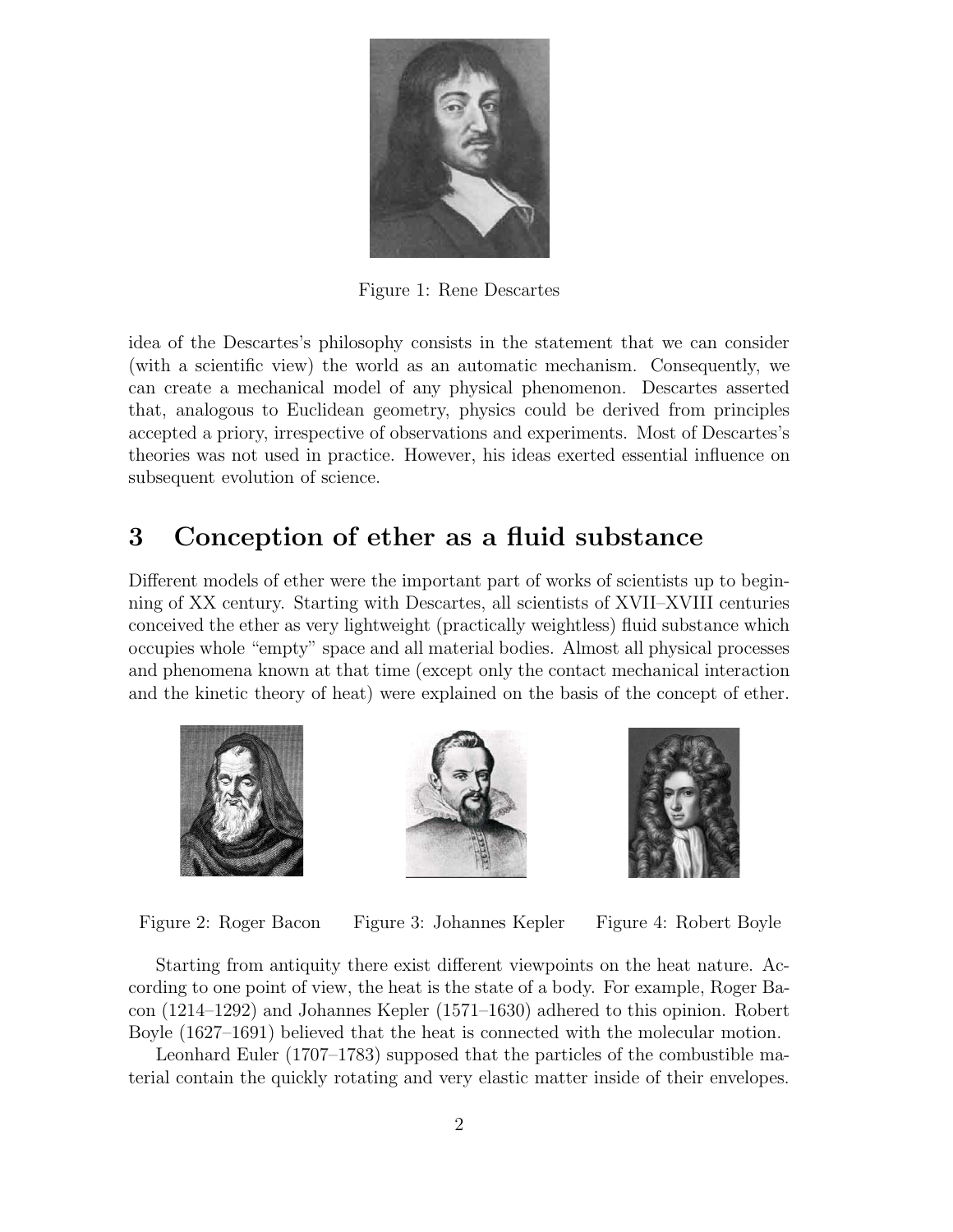

Figure 5: Leonhard Euler

If the envelope is destroyed because of some reason then the motion resource which is contained inside of the envelope becomes free.



Figure 6: Galileo Galilei

Galileo Galilei (1564–1642) formulated hypothesis of existence of the imponderable fluid accounting for the heat. This imponderable fluid is dispersed all over the matter and capable to penetrate into bodies. Afterwards this imponderable fluid





Figure 7: Georg Ernst Stahl Figure 8: Antoine Laurent de Lavoisier

was called the caloric fluid. The caloric fluid was considered to have the following properties. Combining with solids the caloric fluid can transform them into liquids, and combining with liquids the caloric fluid can transform them into gases. In accordance with the theory by Georg Ernst Stahl (1659–1734) all bodies which can burn and oxidize contain the "phlogiston". The "phlogiston" is the combustible substance which moves away from the body during the process of burning and transforms the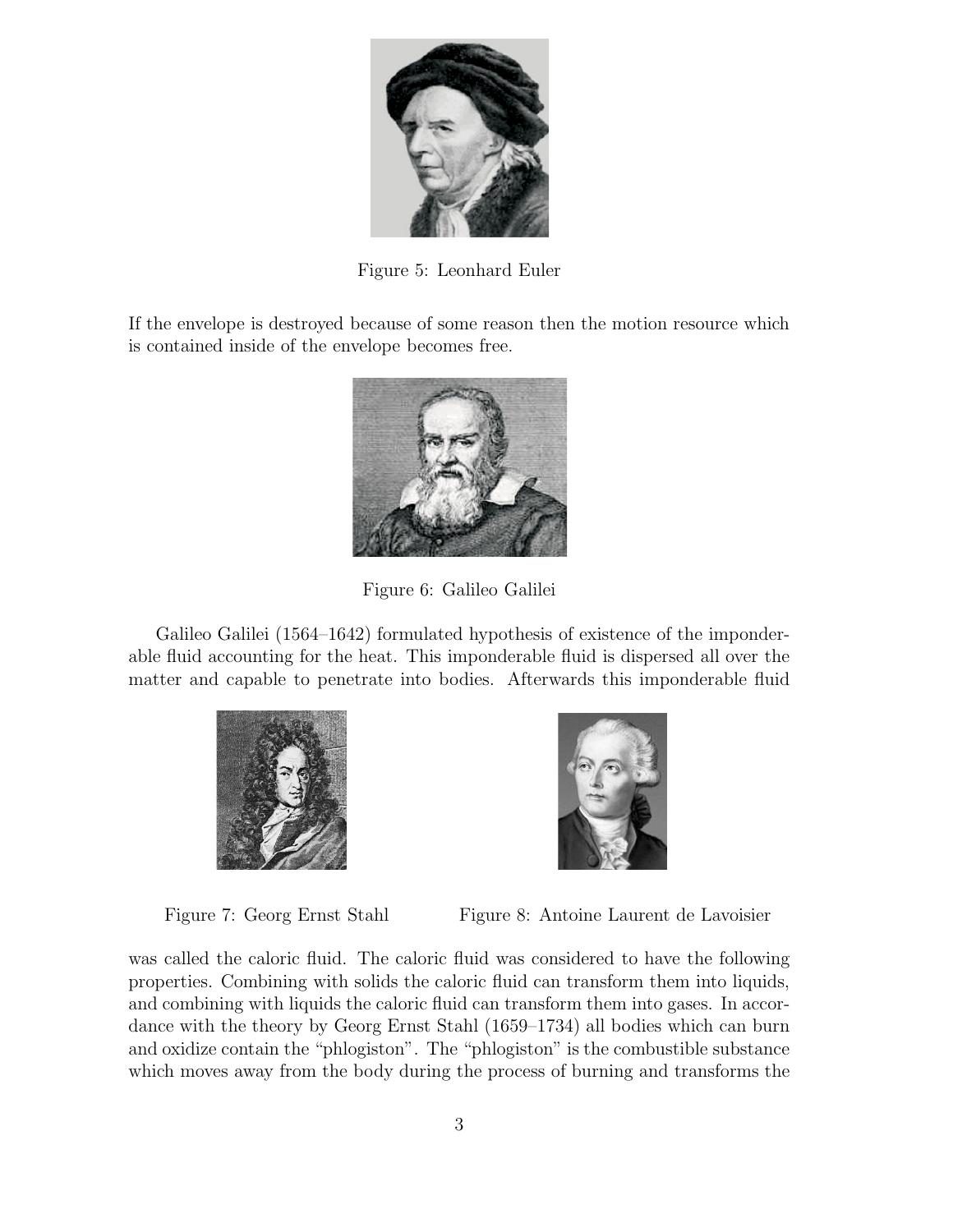body into ashes. Thus, the "phlogiston" in the chemical theory is analogous to the caloric fluid in thermodynamics. Antoine Laurent de Lavoisier (1743–1794), Pierre



Figure 9: Pierre Simon de Laplace Figure 10: Jean Baptiste Joseph Fourier

Simon de Laplace (1749–1827) and Jean Baptiste Joseph Fourier (1768–1830) were adherents of the caloric fluid theory. Success and popularity of the caloric fluid in XVII–XVIII centuries was caused by the fact that predictions of the theory were verified by the experiments carried out at that time.

The caloric fluid theory was recognized to be erroneous only in XIX century when owing to the works by Mayer, Joule, Helmholtz, Kelvin, Clausius and Gibbs, the equivalence principle of heat and energy became firmly established and the heat conservation law which had dominated earlier was completely replaced by the energy balance equation (the first law of thermodynamics). It would seem that the caloric fluid theory should be replaced by the kinetic theory of heat. However, it did not happen in spite of the rapid development of the kinetic theory in XIX–XX centuries. In classical thermodynamics the caloric fluid theory was replaced by the complete absence of whatever interpretation of heat nature. There is no interpretation of heat nature also in the nonequilibrium thermodynamics and continuum mechanics.



Figure 11: Benjamin Franklin Figure 12: Alessandro Volta



In XVIII century the theory of electricity, as well as the theory of heat, was constructed on the base of the imponderable fluid. It was assumed that the presence of the imponderable fluid in a body causes the body to become electrified. Two models was rival: the single-fluid model and two-fluid model. For example, Benjamin Franklin (1706–1790) and Alessandro Volta (1745–1827) were adherents of the single-fluid model, and Charles Augustin de Coulomb (1736–1806) and Simeon Denis Poisson (1781–1840) were adherents of the two-fluid model. The difference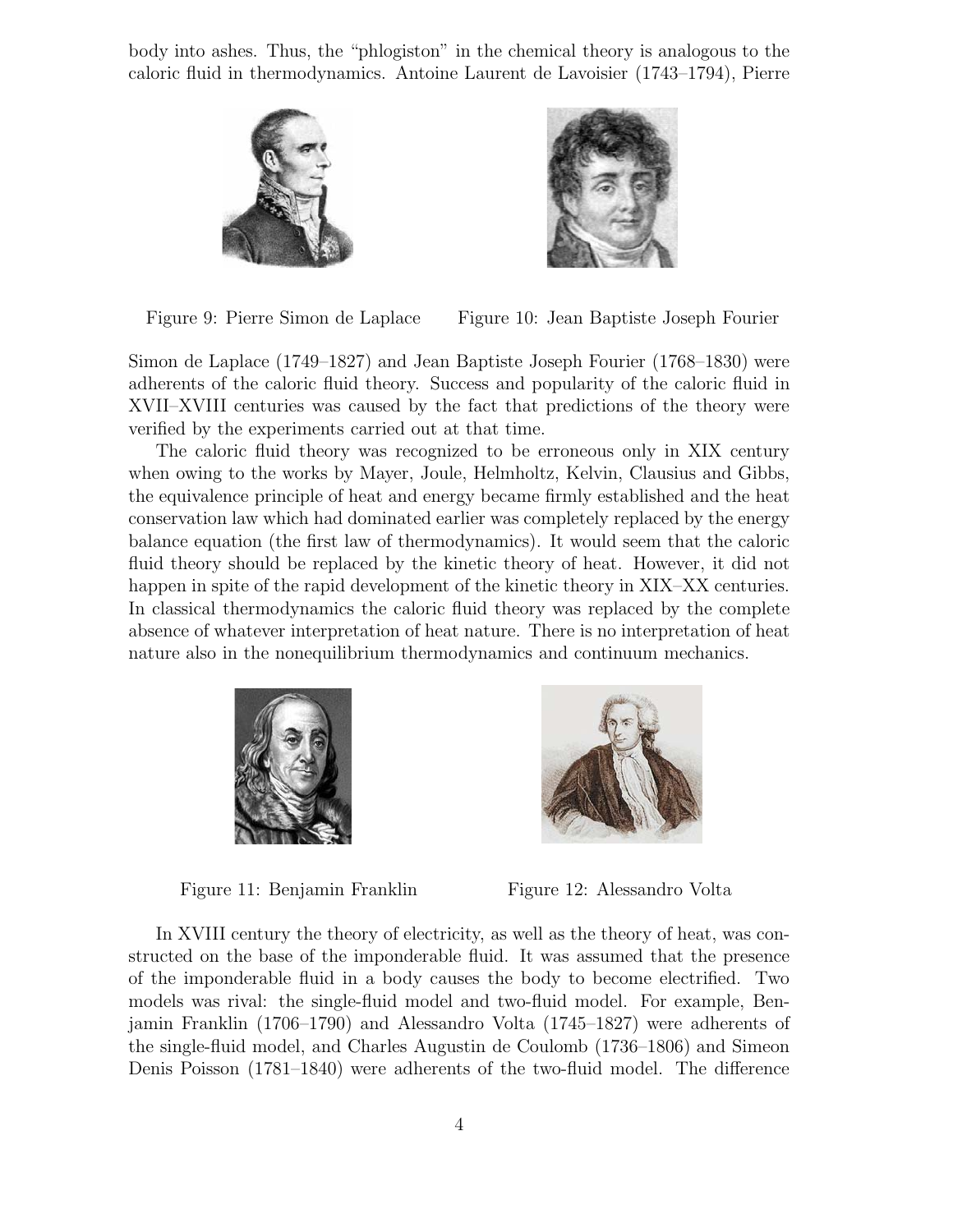between these models consists in the fact that in the two-fluid model both electric fluids can move relative to the conductor while in the single-fluid model only one electric fluid is mobile. In order to prove advantage of one of the models it was necessary to determine the real motion of electricity. However, it was impossible to do this by experiment. Afterwards it was shown that the both models are equivalent from the mathematical point of view.







In XVIII century the question was actively discussed as to whether the caloric fluid and the electric fluid were different substances or are they the same thing. The following facts were arguments in favor of identity of the electrical and caloric fluids. The electricity and heat can be induced by friction. They both can induce combustion. The electricity and heat can be transferred from one body to another by contact of the bodies. The best conductors of heat are also in general the best conductors of electricity. Two facts were arguments in favor of difference of the electrical and caloric fluids. First, the electrification of a body does not cause any appreciable rise in its temperature. Second, heat penetrates deep into a body, while electricity resides at or near the body surface.





Figure 15: Georg Simon Ohm Figure 16: Thomas Johann Seebeck

At the beginning of XIX century Georg Simon Ohm (1787–1854) made use of the idea of comparing the flow of electricity in a current to the flow of heat along a wire, the theory of which had been known owing to the publications by Fourier. Ohm supposed that the transition of the electricity from one particle takes place directly only to the one next to it. Ohm believed that the magnitude of the flow between two adjacent particles is proportional to the difference of the "electric forces", just as, in the theory of heat, the heat flow between two particles is considered to be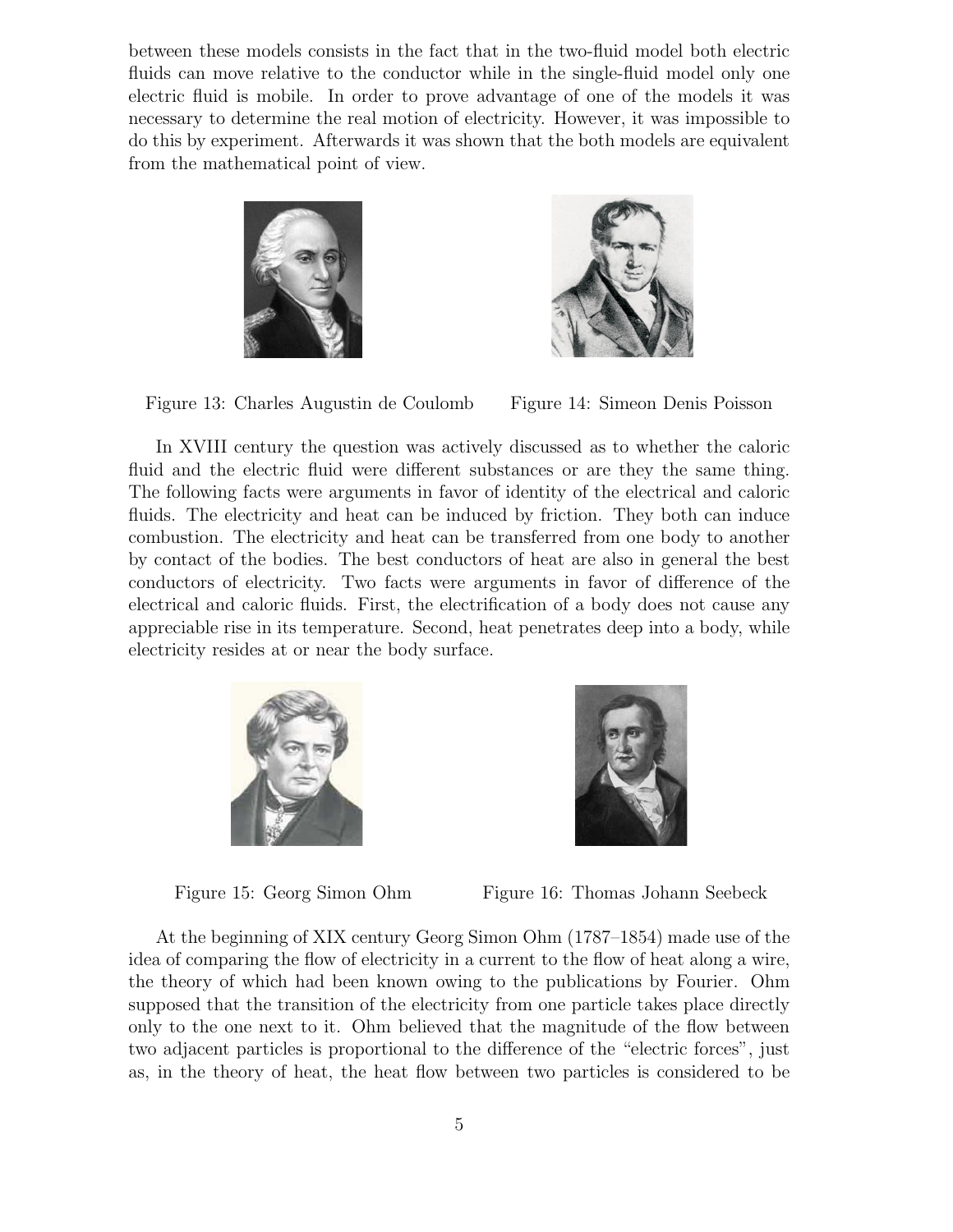proportional to the difference of temperatures. Notice that interdependence between the electrical and thermal phenomena was established by experiment only at the beginning of XIX century mainly due to investigations by Thomas Johann Seebeck (1770–1831). In 1822 Seebeck discovered that the electric current in a circuit formed of two different metals can be produced by means of the temperature imbalance.

The concept of electricity evolved in the works of scientists of XVIII century resembles that which nearly a century later was introduced by Faraday. Both concepts explain electrical phenomena without introducing action at a distance. Both concepts suppose that something is present at the spot where any electric action takes place. The difference is that in the theories of XVIII century this something is identified with the electric fluid itself, while in the theories contemporary with Faraday this something is identified with a stress state in the ether. It is interesting to notice that in the interval between the fall of the electric fluid and the rise of the concept by Faraday, the theory of action at a distance was dominant.





Figure 17: Johann Bernoulli Figure 18: Daniel Bernoulli

Different models of ether was used for explanation of the nature of magnetism. Descartes attempted to explain magnetic phenomena by his theory of vortices. He postulated existence of a vortex of fluid matter round each magnet. This matter enters into the magnet by one pole and leaves the magnet by the other pole, and this matter acts on iron and steel owing to a resistance to its motion afforded by the molecules of those substances. In the middle of XVIII century Leonard Euler, Johann Bernoulli (1667–1748) and Daniel Bernoulli (1700–1782) proposed the explanation of magnetism based on the hypothesis of vertices. The hypothesis of vortices was overthrown by Coulomb who was adherent of the hypothesis of existence of two magnetic fluids (northern and southern). According to Coulomb's assumption the magnetic fluids are permanently connected with the molecules of magnetic bodies so as to be incapable of crossing from one molecule to the next. Each molecule contains equal quantity of the northern and southern fluids, and magnetization consists in a separation of the two fluids to opposite ends of each molecule. Thus it is impossible to separate the two fluids to opposite ends of a body of finite size.

Initially the theory of electricity and the theory of magnetism were developed independently of one another. Although the scientists of XVIII century conjectured that some interconnection between electricity and magnetism can exist, but at that time there were no experimental data verifying this hypothesis. The experimental results were obtained only at the beginning of XIX century. In 1820 Hans Christian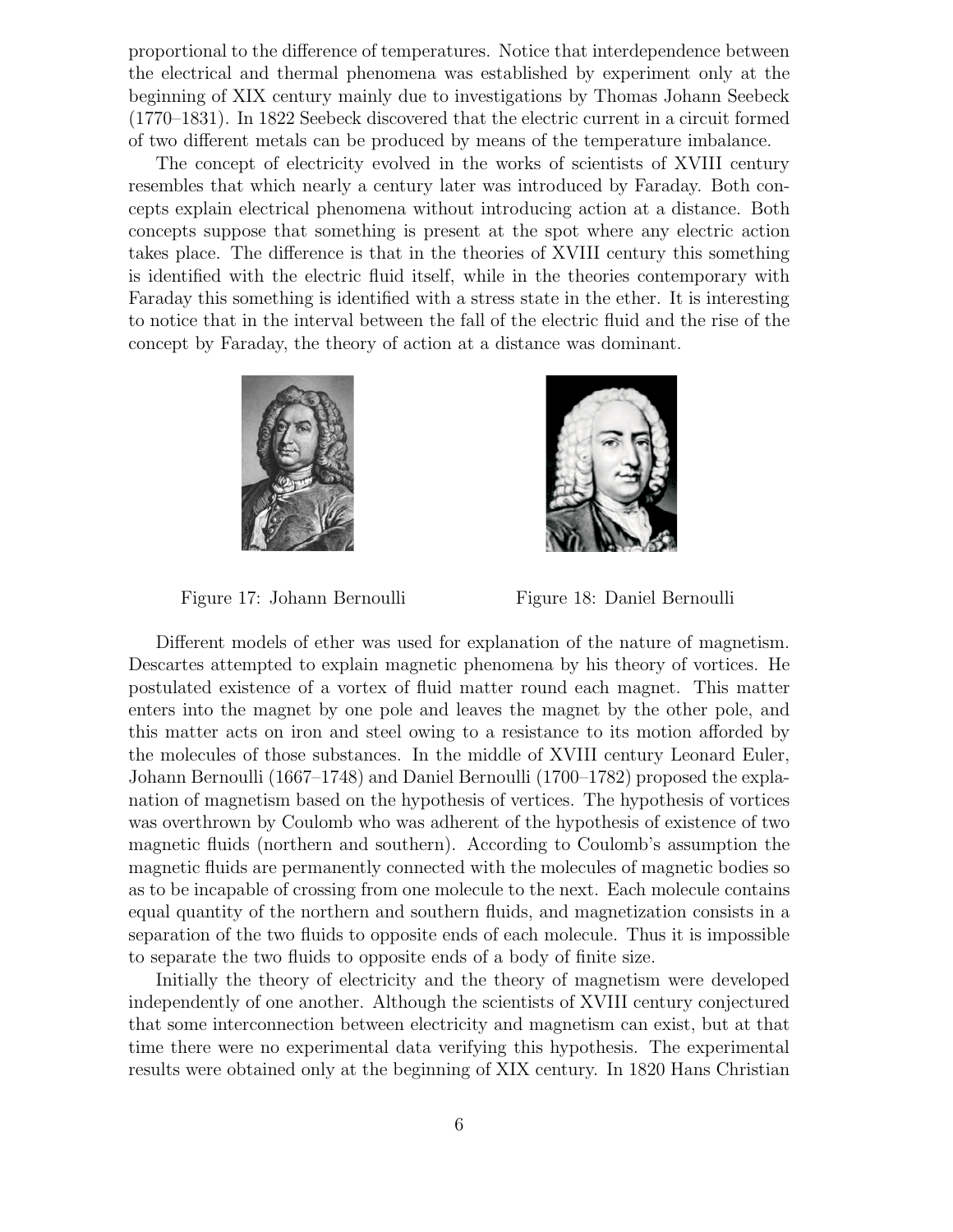



Figure 19: Hans Christian Oersted Figure 20: Andre Marie Ampere

Oersted (1777–1851) advertised that he discovered the action of electricity on the magnetic needle. Oersted did not determine the quantitative laws of the action, but he only formulated the qualitative effect and gave some remarks on its cause. In Oersted's opinion, the electric perturbation passes through all non-magnetic bodies, while magnetic bodies (or rather their magnetic particles) resist the passage of the electric perturbation. Oersted's viewpoint can be considered as linking the theories of the Cartesian school to the concepts which were introduced subsequently by Faraday. The next step came from Andre Marie Ampere (1775–1836), who in 1825 published the experimental results which demonstrated that two parallel wires carrying currents attract each other if the currents are in the same direction, and repel each other if the currents are in opposite directions.

In XVII–XVIII centuries all variants of explanation of the nature of light were based on the concept of ether. The following question was considered to be controversial one. Is light the oscillations of ether (wave theory of light) or the motion of particles in the ether (corpuscular theory of light)?





Figure 21: Robert Hooke Figure 22: Christian Huygens

Robert Hooke (1635–1703) suggested a hypothesis that light was the oscillations of ether. In contrast to Descartes (who proposed that a perturbation in the ether was the static), Hooke considered a perturbation in the ether as the quick oscillations of exceedingly small amplitude. Christian Huygens (1629–1695) was adherent of the wave theory of light also. He proposed the following explanation of the variation in velocity of light from one medium to another. The transparent bodies consist of hard particles which interact with the ether, modifying its elasticity. The opacity of metals he explained by supposition that some of the particles of metals should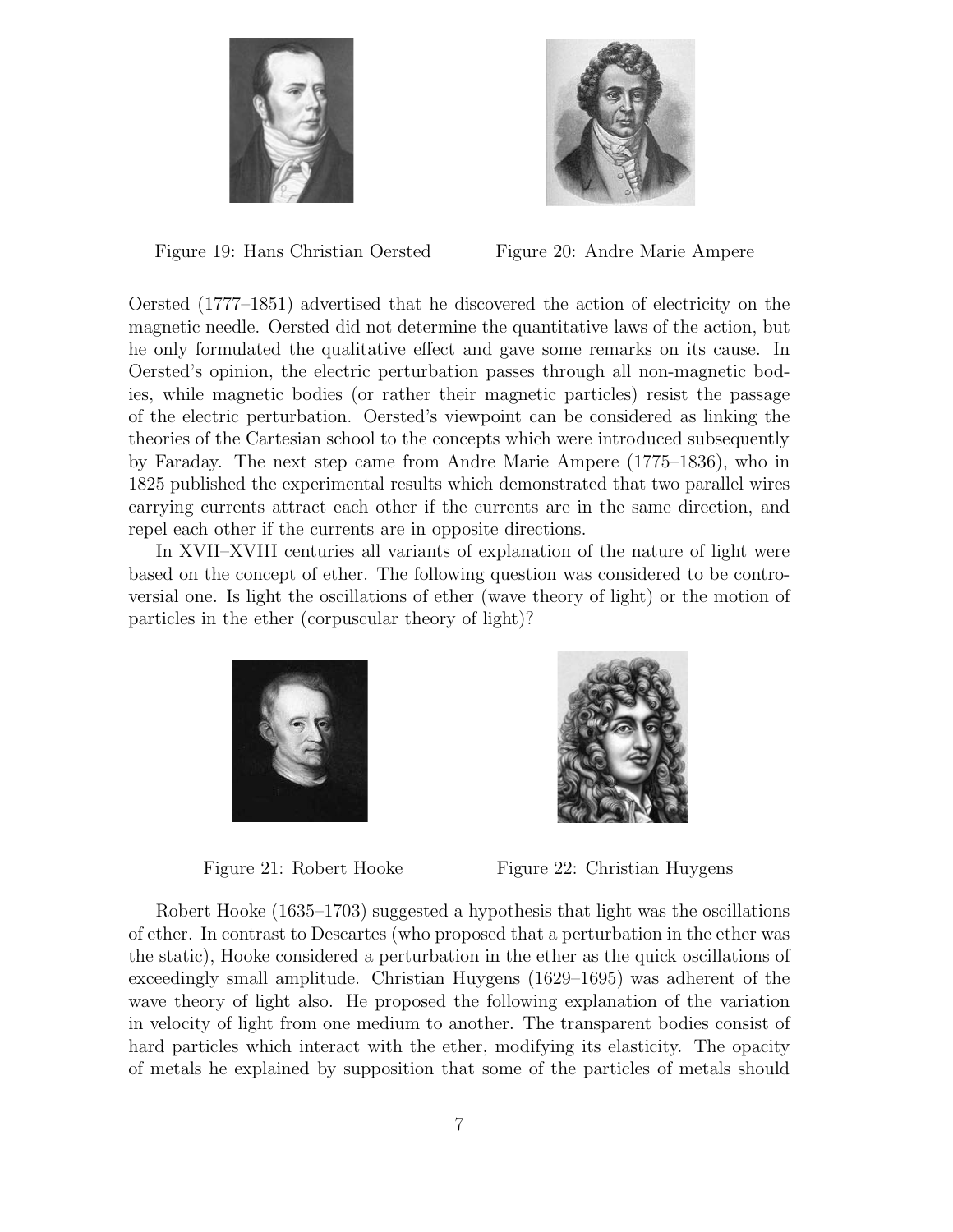be hard (these account for reflection) and the rest particles should be soft (these account for destruction of penetrating light). Notice that according to the ideas of scientists of XVII–XVIII centuries, the luminiferous ether is fluid, and the light waves propagate in it just as the sound waves propagate in the air. In other words, the light waves were considered to be longitudinal waves. Therefore, in spite of the successful development of the wave theory of light by Huygens this theory was not be able to explain the known at that time experimental facts relating to polarization of light.



Library of Congress

Figure 23: Isaac Newton

Isaac Newton (1642–1727) considered that all space is permeated by an elastic medium or ether, which is capable of propagating the light oscillations. This ether fills up the pores of all material bodies, and is the cause of their molecular bond. The presence of material body causes thickening or rarefaction of the ether. The ether can contain various "ethereal spirits", adapted to produce the phenomena of electricity, magnetism and gravitation. In Newton's opinion, the ether is the intermediary between light and ponderable matter. The light and the ether can interact. It is important to notice that Newton did not consider the light as the ether oscillations. However, Newton considered the heat as the irregular turbulence of the ether. He regarded that the conduction of heat from hot body to cold one is effected by oscillations of the ether, and he supposed that extremely excitation of ethereal motions in burning hot bodies can cause their luminescence.

The idea of existence of the ether was used to explain the nature of gravity. For example, Kepler was sure in existence of only two kinds of interaction between bodies, namely, pressure and shock. From this he concluded that space between the Moon and Earth, as well as the whole space, can not be empty. Huygens explained the nature of gravity by means of the ether. In 1666 Newton discovered the law of gravity. When Newton published it he remarked that his discovery is no concern of the mechanism of gravity. However, this does not mean that he was adherent of the concept of action at a distance. Newton expressed his opinion in clear form having said that to consider that a body can act on another body located at a distance through the vacuum without some "intermediaries" is absurdly, and there are no persons possessing erudition in philosophy which can believe in possibility of this situation.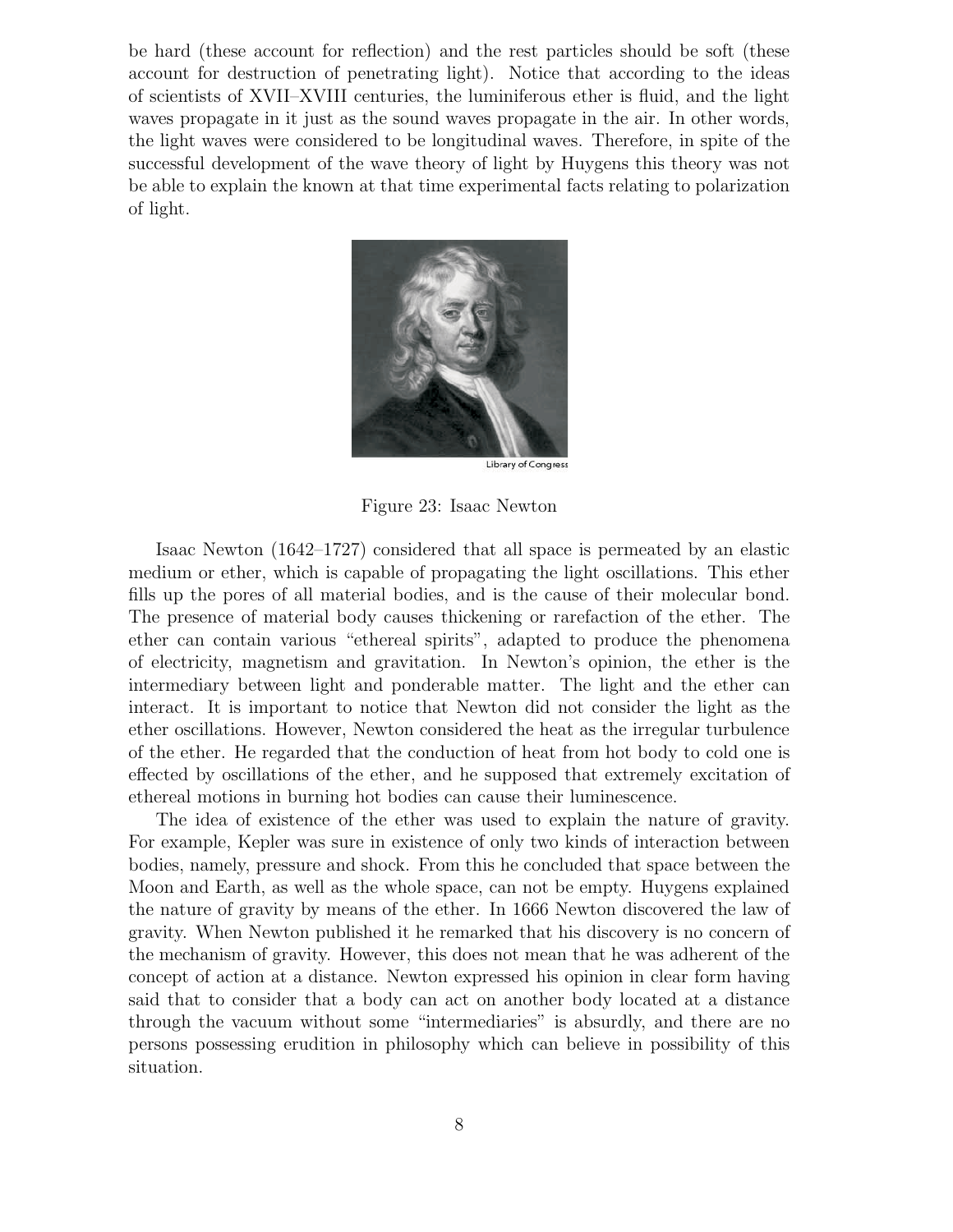The Newton's law of gravity was regarded with criticality by French Cartesians, and afterwards Newton's progeny rejected Descartes's system of view as a whole including the ether. Although Newton did not formulate a well-defined doctrine on the nature of light, his criticism of the wave theory was misinterpreted by the scientists of the next generation as acceptance of the corpuscular hypothesis. Corpuscles of light were included in the register of chemical elements. At that time particles of the electric and caloric fluids were also included in the register of chemical elements. All these imponderable substances were considered to be chemical elements up to that moment when Lavoisier formulated the fundamental principle that the total weight of chemical agents befor entering into a chemical reaction is equal it after chemical reaction.

The most of scientists of XVII–XVIII centuries did not doubt in existence of substances different from ponderable matter. These substances were considered to be either fluids whose presence provide bodies with some physical properties or media which transmit some interactions between bodies, or the substances acting both stated functions. However, at that time all models of ether were conceived as very lightweight (practically weightless) fluid substances.

It is important to notice that up to the middle of XVIII century all concepts of ether had philosophic and descriptive character. There was no any mathematical models of ether at that time. The first differential equation in the history of science (the equation of equilibrium of torsion fiber) was formulated by Jacob Bernoulli in 1694. The equation of the ideal liquid flow was proposed by Euler in 1755. That is why the construction of mathematical models of ether was impossible up to the middle of XVIII century.

The experimental results accumulated at the end of XVIII century and possibility of mathematical analysis of the ether models resulted in that all known models of ether were recognized to be erroneous. These concepts of ether were rejected. However, there was no ideas what could replace these models. That is why period of domination of the concept of action at a distance began. During this period many interesting and practically important results concerned with the mathematical description of experimentally observed phenomena and solutions of the concrete problems were obtained. Nevertheless, desire to conceive the model explaining the nature of a phenomenon but not only have its mathematical description led to that what in the first half of XIX century the scientists began to elaborate new models of ether based on the principally new ideas.

#### **4 Ether as an elastic solid**

Before turn to consideration new type models of ether we discuss the ideas of two scientists of the middle of XVIII century, who approached most close to the concepts which became basic for the scientists of XIX century.

Johann Bernoulli younger (1710–1790) proposed the model of ether which is a fluid, containing a great number of excessively small vortices. The elasticity of the ether appears due to the presence of these whirlpools since owing to centrifugal force, each vortex has a continual tendency to dilate, and so presses against the neighbouring vortices. This aggregate of small vortices (which was called "fine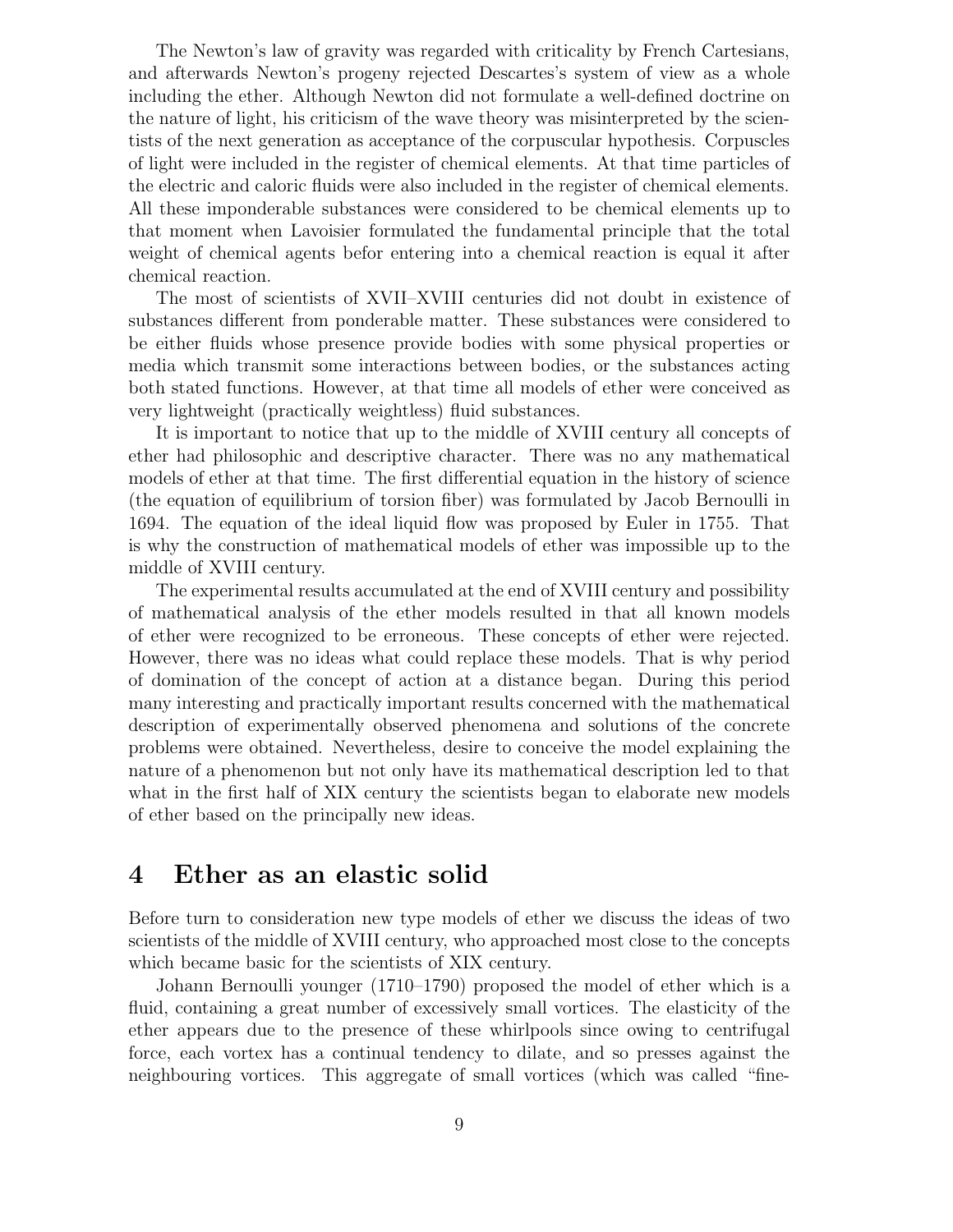grained turbulent motion" a century and a half later) contains solid corpuscles, whose dimensions are small compared with the distances between them. Vortices push the corpuscles whenever the ether is disturbed, but corpuscles remain near their original positions. A source of light produces perturbation which causes the propagation of oscillations in the ether. Bernoulli compares these oscillations with those of a stretched cord which performs transverse vibrations. Bernoulli's model of ether closely resembles that which was proposed by Maxwell in 1862.



Figure 24: Johann Bernoulli younger

Leonard Euler insisted on the similarity of light and sound. He maintained that light is in the ether the same thing as sound in air. Thus Euler considered light as the longitudinal oscillations. Nevertheless, Euler asserted ahead of Maxwell that the luminous ether was also the source of all electric phenomena. In Euler's opinion, the electricity is a disturbance of ether. A body is electrified when the ether in the pores of the body becomes more or less elastic than the ether in the pores of neighbouring bodies. This occurs when an additional part of ether enters in the body pores or some part of the ether leaves the body pores. In the first case the ether becomes more concentrated and therefore more elastic. In the second case it becomes less concentrated and loses its elasticity. In both cases the equilibrium between the ether in the body and the external ether disturbs and exertion of the ether in the body to return in the equilibrium state causes all electric phenomena. In contrast to most of scientists of XVIII century, Euler identifies electric phenomena with the stress state of ether rather than with the electric fluid itself. In this regard Euler's ideas coincide with view of scientists of XIX century.





Figure 25: Thomas Young Figure 26: Augustin Jean Fresnel

Thomas Young (1773–1829) and Augustin Jean Fresnel (1788–1827) were the first who supposed that the oscillations of light are performed at right angles to its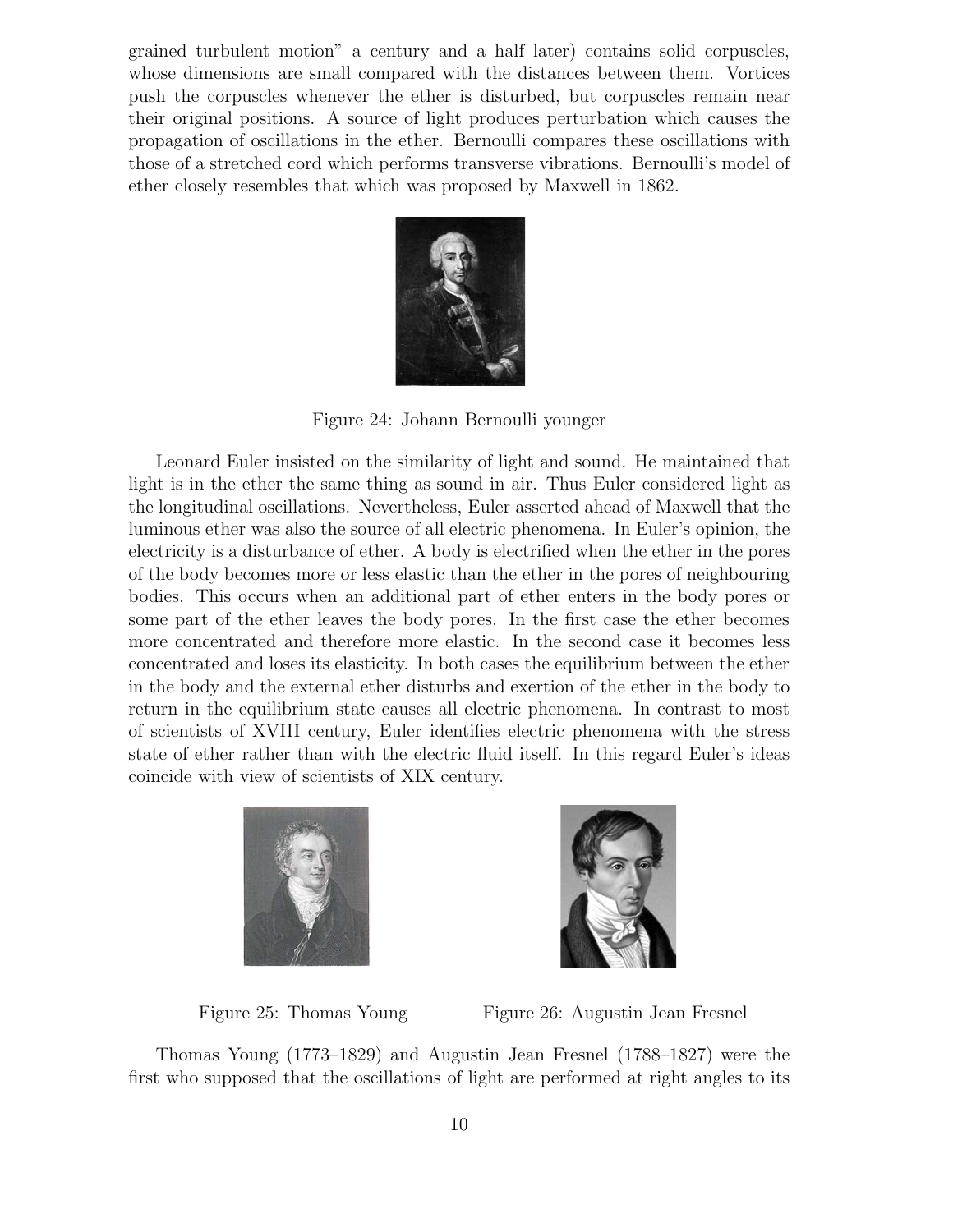direction of propagation. At the same time they pointed out that this peculiarity might be explained by making a new hypothesis regarding the nature of the luminiferous medium. This hypothesis consists in that what the ether behaves analogously to an elastic solid. Fresnel explained the fact that longitudinal waves are absent in the ether by the assumption that the forces of resistance to volume deformations essentially exceeds the forces of resistance to form change, so that the velocity of longitudinal wave propagation essentially exceeds the velocity of light wave propagation and therefore the static equilibrium of pressure takes place.







At the beginning the theory of ether as an elastic solid met with one obvious difficulty. If the ether has the qualities of a solid, how is it that the planets move through it without encountering any perceptible resistance? This objection was first satisfactorily answered by George Gabriel Stokes (1819–1903), who remarked that such substances as pitch and shoemaker's wax, though so rigid as to be capable of elastic vibration, are yet sufficiently plastic to allow other bodies to pass slowly through them. He suggested that the ether possesses the analogous properties. The Stokes's explanation is an agreement with the Fresnel's hypothesis that the longitudinal wave velocity essentially exceedes the transverse wave velocity, since it is found by experiment with actual substances that the ratio of the velocity of propagation of longitudinal waves to that of transverse waves increases when the medium becomes softer and more plastic.





Figure 29: Augustin Louis Cauchy Figure 30: George Green



Claude Louis Navier (1785–1836) was the first who derived the correct equations of motion of elastic solid of a special kind. Navier started from the hypothesis of central interaction of atoms in a crystal lattice. Therefore his equations contain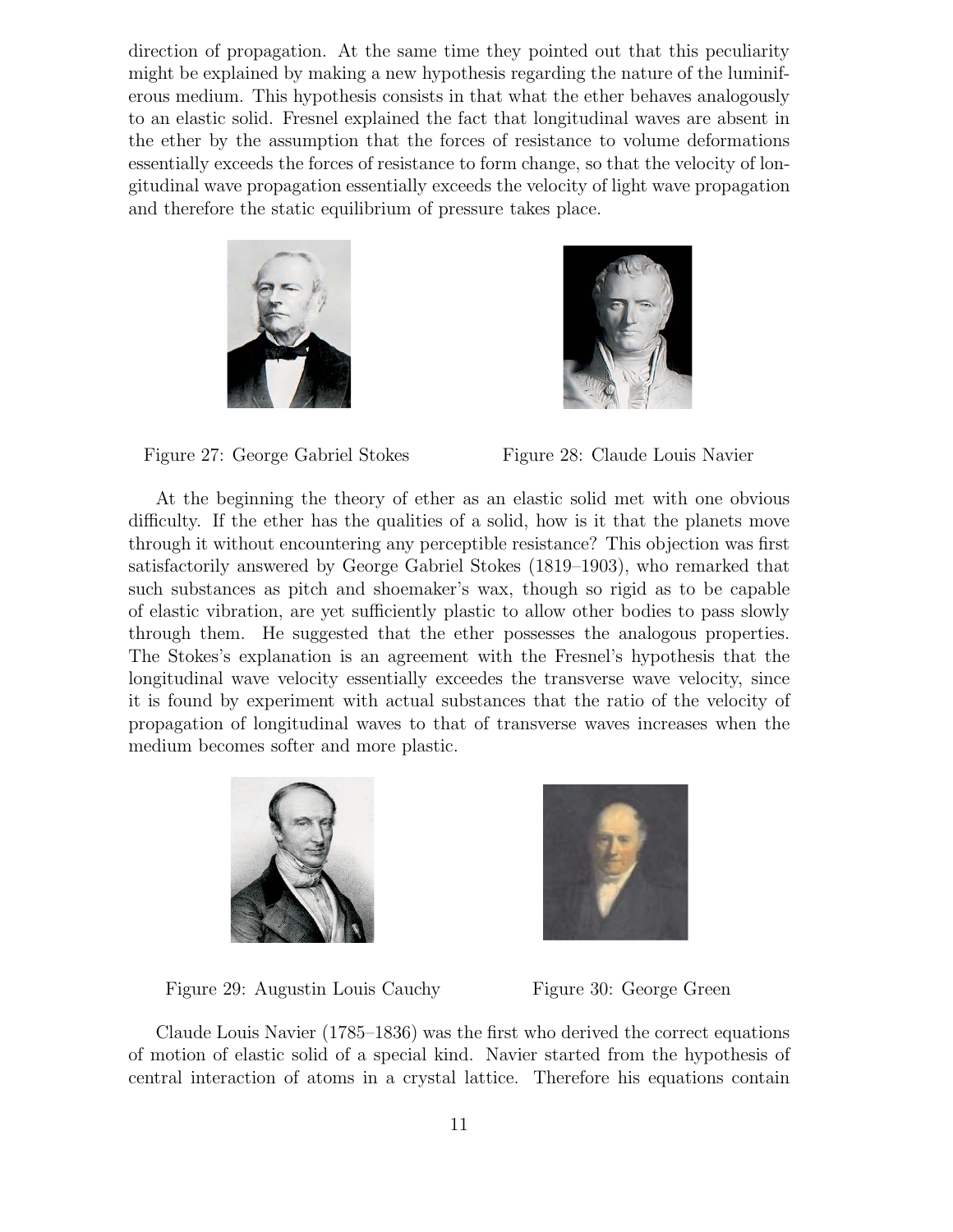only one elastic constant. In 1828 Augustin Louis Cauchy (1789–1857) published the paper where the equations of motion of the elastic solid contained two elastic constants were obtained by another method. Afterwards Cauchy extended his theory on the crystal bodies. During ten years Cauchy created two different theories of crystal optics and three different reflection theories on the basis of his equations. All these theories lead to the right or almost right final formulae but contain the incorrect boundary conditions and unreal ratios between the elastic constants. Moreover, the longitudinal oscillations are presented in Cauchy's theories. Cauchy believed that the existence of these oscillations would be verified by experience. He supposed that the longitudinal oscillations have the heat nature. George Green (1793–1841) created two reflection theories. Advantage of these theories over Cauchy's theories consists in the formulations of boundary conditions which is satisfied on the interface of real elastic solids.

The difference between theories constructed on the basis of the analogy with solid consists, first of all, in the formulation of conditions on the interface of two media, but also in other things. In some theories the ether oscillations is considered to occur in parallel with the plane of polarization of light, but in other theories the ether oscillations is assumed to be orthogonal to the plane of polarization. In some theories the inertia is considered to be the same for all media and the stiffness depends on the medium. In other theories, on the contrary, the stiffness is supposed to be the same for all media and the inertia varies according to the medium. There are the ether theories which contain both the transverse and longitudinal waves having propagation velocities of the same order. There are the ether theories in which the velocity of longitudinal waves is much more than the velocity of transverse waves. There exist the theories of unstable (or contractile) ether possessing the zero velocity of longitudinal waves propagation.





Figure 31: William John Macquorn Rankine Figure 32: John William Strutt

In the theories by Cauchy and Green the right formulae of the anisotropic crystals optics do not come to an agreement with the fact that the oscillations should be orthogonal to the plane of polarization of light. A way of solution of the problem was found by Stokes and afterwards by William John Macquorn Rankine (1820–1872) and John William Strutt, lord Rayleigh (1842–1919). They proposed that the ether in a crystal possesses the various inertia depending on the direction and the isotropic stiffness. The only difficulty is to explain how can inertia be anisotropic. All three authors solved this problem by remarking on the fact that the solid immersed into liquid can have the different effective inertia with respect to different directions.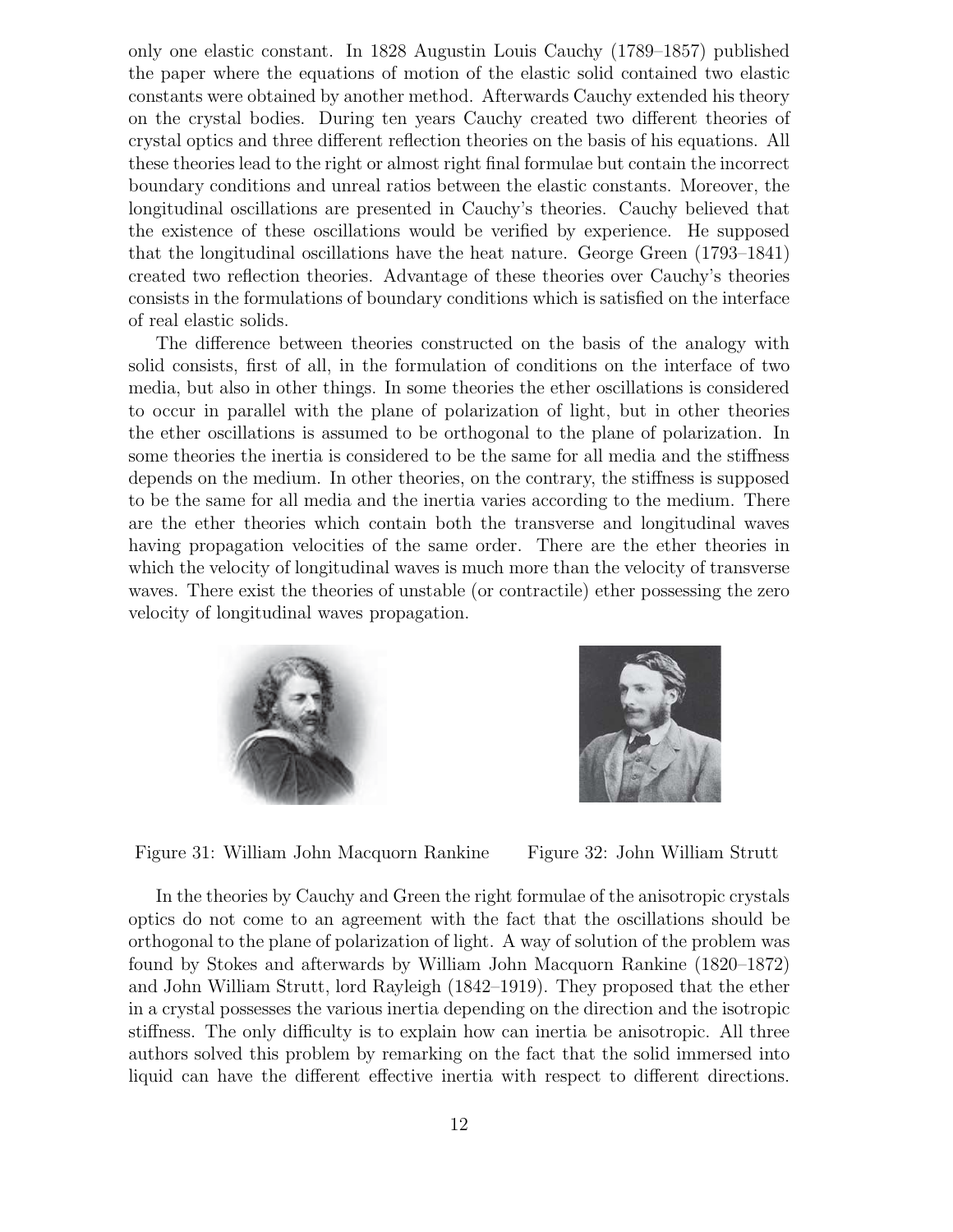Comparison of the theory based on the hypothesis of anisotropy of inertia with the results of observation did not give satisfactory results. However, afterwards Richard Tetley Glazebrook (1854–1935) shown that integration of Cauchy's theory of unstable ether and the hypothesis of anisotropic inertia gives possibility to obtain the correct formulae of crystal optics.





Figure 33: Richard Tetley Glazebrook Figure 34: James MacCullagh

James MacCullagh (1809–1847) proposed the original theory, irreproachable in respect of correspondence with the optics experiments. Introduction of a new type of elastic solids is the distinguishing feature of MacCullagh's theory. From the results obtained by Green, MacCullagh concluded that comparing the ether with the customary elastic solid, which resists to compression and form change, it is impossible to explain the optic phenomena satisfactory. As a result, MacCullagh constructed the model of continuum whose internal energy depends on the rotation of volume elements, i.e. on strain measure  $\nabla \times \mathbf{u}$  (rotor of the displacement vector). MacCullagh in fact contrived the medium whose oscillations possesses the same properties that the oscillations of light. However, MacCullagh's theory gave rise to doubts of both contemporaries and the scientists of next generation. This theory was appreciated only in 40 years later when FitzGerald attracted attention to it.

In the middle of XIX century the scientists paid attention to the optic properties of metals. The opacity and capacity to reflect light for all hades are characteristic properties of metals. Cauchy and MacCullagh proposed the mathematical description of the medium possessing such properties. The equation of motion of this medium differs from the equation of motion of the elastic solid by the term containing the first time derivative. This term characterizes the viscous properties of the medium owing to which the dissipation of the energy of light oscillations occurs and the medium turns out opaque. The term causing opacity causes the features of metal reflection. Notice that this model is in a good agreement with the idea by Huygens that metals are characterized by the presence of soft particles which damp the light oscillations.

The representation of ether properties by means of the properties of solid is important part of works of the scientists of XIX century. Interest in it has relaxed only after creation of the electromagnetic theory of light. Although the models of ether as the solid have not been applied scientists created these models have obtained many interesting and practically important results in both the theory differential equations and mechanics of solids. Thus, attempts to construct the models of ether contribute to development of other fields of science.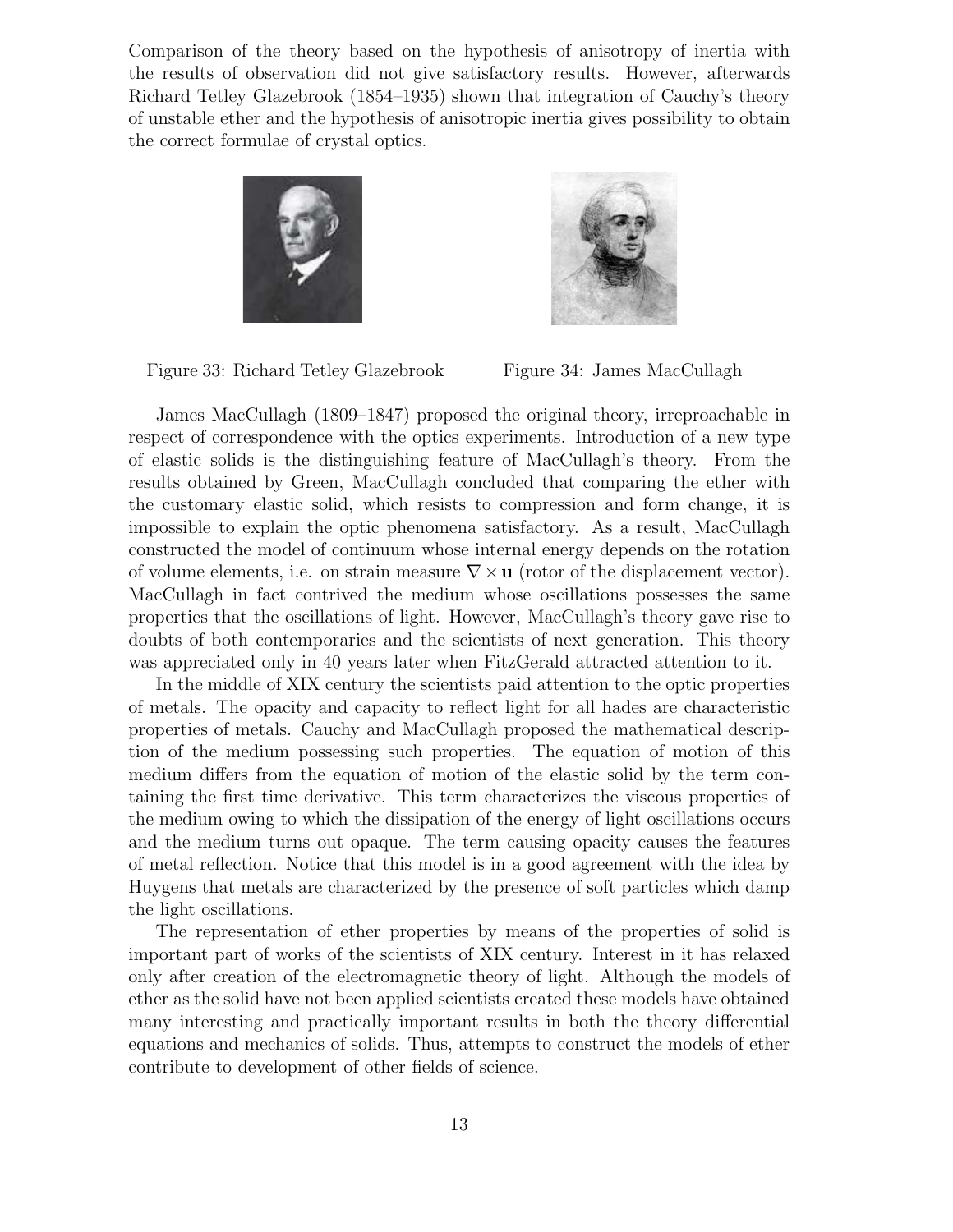



Figure 35: Joseph Valentin Boussinesq Figure 36: Franz Ernst Neumann

The theory of ether by Joseph Valentin Boussinesq (1842–1929) deserves the especial discussion. Boussinesq's theory essentially differs from all theories considered above. According to this theory, all material bodies as well as interplanetary space are occupied by exactly the same ether in regard both to inertia and to rigidity. Boussinesq assumed that all ether processes should be represented by two systems of equation. The first system of equations are equation of the ether motion. The second system of equations should describe the interaction of the ether and matter. In Boussinesq's opinion, the optical properties of matter are due to interaction between the ether and the material particles. Franz Ernst Neumann (1798–1895) stated the analogous ideas. In many years later these ideas were revived in connection with electromagnetic theory.

### **5 Models of ether and electromagnetism**

At the beginning of XIX century interplay of the electricity and magnetism was already known. However, identity of the electricity obtained by friction and the electricity obtained from galvanic battery was opened to question. Michael Faraday (1791–1867) has proved that the process in the conductor connecting outlets of a galvanic cell has the same nature as the process proceeding in the conductor by which a condenser discharges in a short space of time. Faraday, in contrast to his predecessors and most of progeny, refrained from asserting that this process consists in the real motion of some substance. To explain phenomena relating to the different areas of physics Faraday uses the concept of the action extending in a medium gradually due to the influence of contiguous particles. He explains the electric conduction by the contiguous particles action which depends on the forces arising in the process of electric excitative. These forces bring the particles into the stressed state (polarization state). Being in the stressed state the contiguous particles act on each other. As a result, the stress relaxes and consequently discharge occurs. Faraday believed that the difference between insulators and conductors in the fact that particles of insulators can remain in the polarization state and particles of conductors can not be permanently polarized. Faraday assumed that the action of the magnetic field can be passed at a distance by means of intermediate particles by the same way as the action of static electricity can be passed at a distance. The mechanism of action transfer consists in that the intermediate particles temporarily get into the same state as particles of the transmitting source.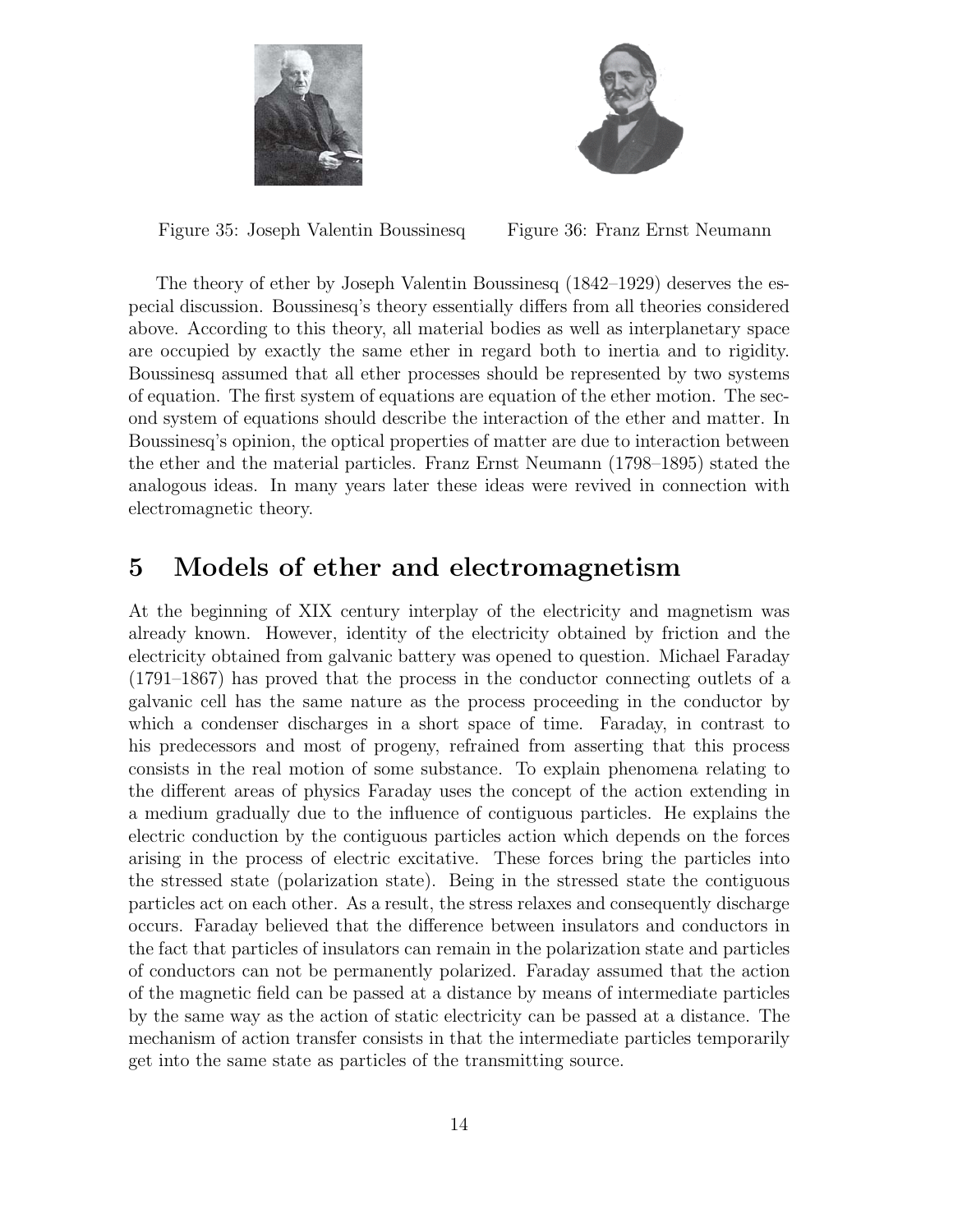

Figure 37: Michael Faraday

Scientists had been long illustrated magnetism by strewing iron filings on a sheet of paper, and observing the curves in which they dispose themselves when a magnet is brought under the sheet. These curves suggested to Faraday the idea of lines of magnetic force, or curves whose direction at every point coincides with the direction of the magnetic intensity at that point. Afterwards by analogy with the lines of magnetic force, Faraday introduced lines of electric force, or curves whose direction at every point coincides with the direction of the electric intensity at that point. Faraday believed that whole space is occupied by lines of electric and magnetic force and he considered light and infrared radiation as the transverse oscillations which propagate along the force lines. Faraday's conception was presage of appearance of the electromagnetic theory of light.

Although Faraday was not adherent of idea of action at a distance, he can not be considered as adherent of the ether theory in the strict sense. Faraday originated his own research method. All arguments by Faraday are based on the force lines which are considered as the physical reality rather than a mathematical abstraction. In fact, in Faraday's argumentation the force lines are the analogue to the ether in the sense that both are assumed to be some physical reality different from the ponderable matter. Notice that Faraday used the method of argumentation different from that what was adopted in that time. Therefore many of the contemporaries of Faraday hardly conceived his method.





Figure 38: Gustav Theodor Fechner Figure 39: Wilhelm Eduard Weber

In contrast to Faraday, the most of scientists imagined the electric current as a flow of some substance. Gustav Theodor Fechner (1801–1887) supposed that the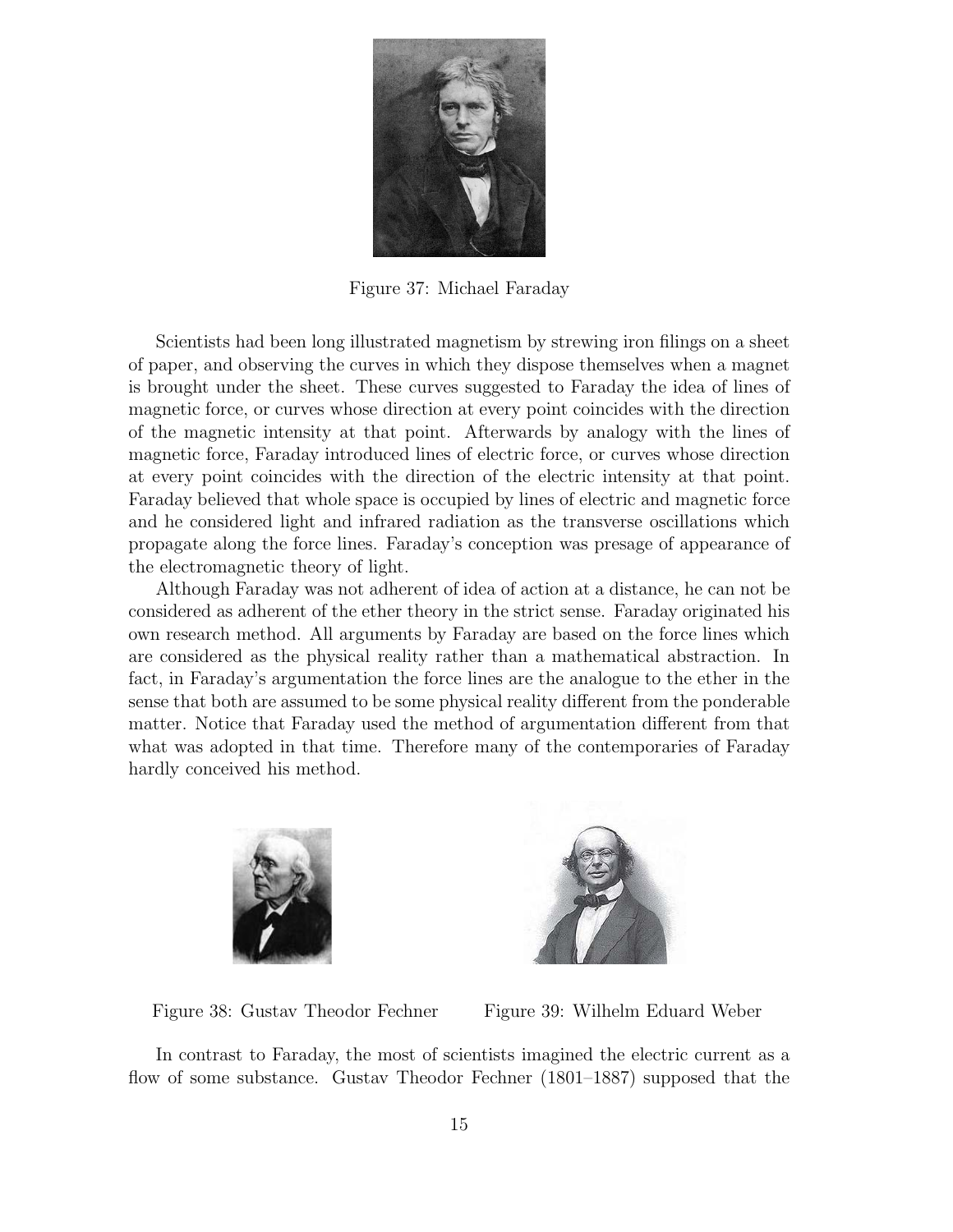electric current represents the motion of electric charges. Wilhelm Eduard Weber (1804–1890), Fechner's progeny, is the author of the first electronic theory, i.e. the theory which explains electrodynamic phenomena by the activity of moving electric charges under the action of forces depending on both their positions (as in electrostatic) and their velocities.





Figure 40: Carolus Fridericus Gauss Figure 41: Georg Friedrich Bernhard Riemann

Carolus Fridericus Gauss (1777–1855) proposed to himself to supplement the known forces which act between electric charges by other forces, such as would cause electric actions to propagate between the charges with a finite velocity. Gauss decided not to publish his researches until he should have devised a mechanism by which the transmission could be clear to be effected. However he had not succeeded in solving this problem. Georg Friedrich Bernhard Riemann (1826–1866), Gauss's pupil, attempted to realize Gauss's aspiration. Riemann proposed a model of ether whose elementary volume can resist to compression and also can resist to changes of orientation (like the elementary volume of MacCullagh's ether). The former property Riemann conceived to be the cause of gravitational and electrostatic effects, and the latter to be the cause of optical and magnetic phenomena.



Figure 42: William Thomson (Lord Kelvin)

William Thomson, Lord Kelvin (1824–1907) was successful to a greater extent than other scientists in creation of the mechanical models of physical phenomena and invention of the analogues between different physical processes. In one of his earliest papers (written when he was a the first year student of Cambridge) Thomson compared the expansion of electrostatic force in a region containing electrified conductors with the expansion of the heat flow in an infinite solid. The equipotential surfaces in the one case correspond to the isothermal surfaces in the other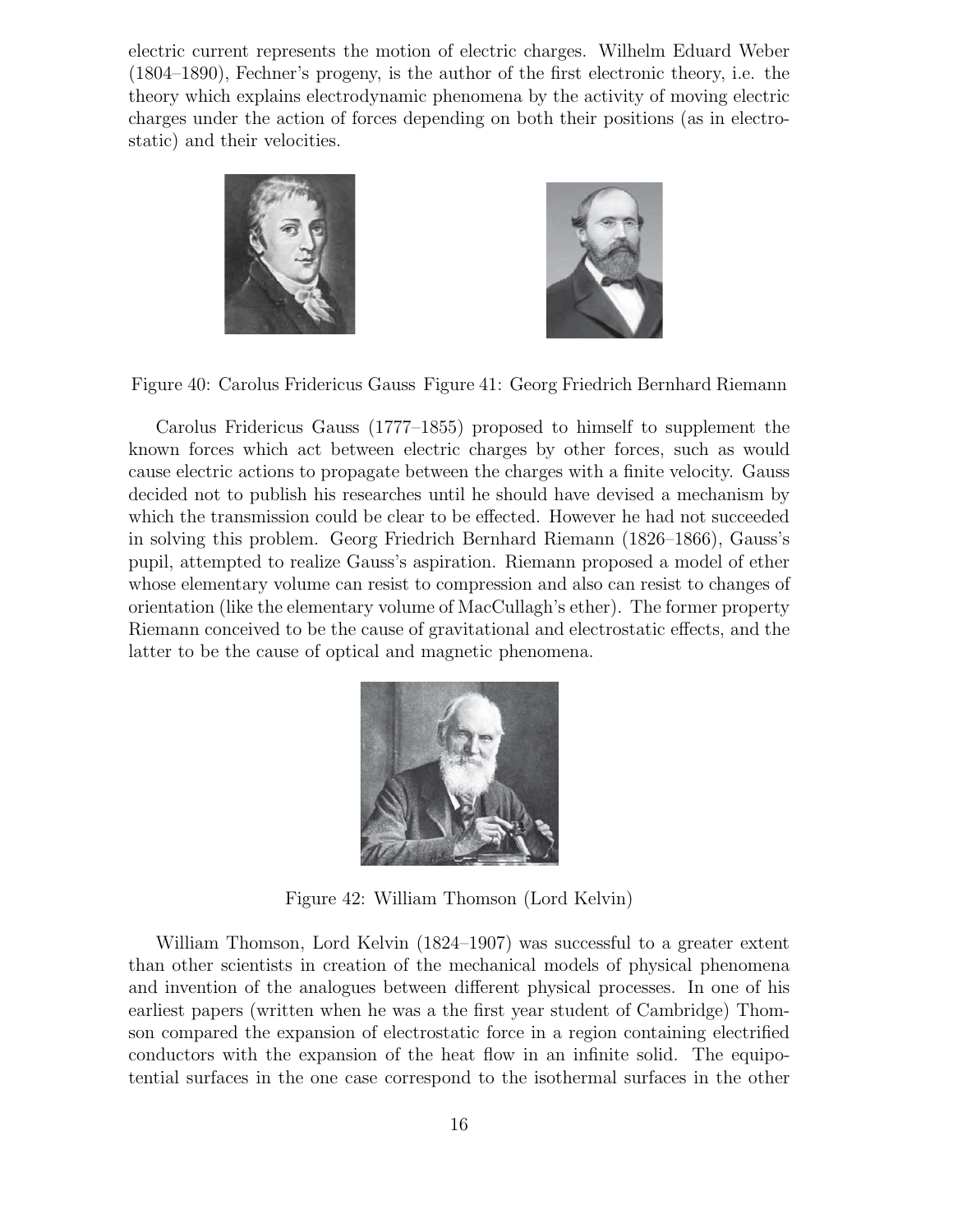case, and an electric charge corresponds to a heat source. This work by Thomson is interesting due to Thomson proved that formulae which relate to the electric field (and which before deduced from laws of action at a distance) are identical with formulae relating to the heat theory which have been deduced from hypotheses of action between contiguous particles. Thus Thomson was the first who introduced in science at the level of mathematical description the idea of electric action which is transmitted by means of a continual medium.

Afterwards (1846) Thomson found out the analogies of electric phenomena with those of elasticity. He analyzed the equations of equilibrium of an incompressible elastic solid and showed that the distribution of the displacement can be identified with the distribution of the electric force in an electrostatic system. However, Thomson did not restrict himself to this analogy and proposed another one. He demonstrated that the rotor of elastic displacement ∇ × **u** can be identified with the vector of magnetic induction.



Figure 43: James Clerk Maxwell

In a ten year later (1856) James Clerk Maxwell (1831–1879) informed Cambridge philosophical society on his first attempt to create the mechanical concept of electromagnetic field. He considered the illustration of Faraday's lines of force, studied their properties and shown that the vector of magnetic induction can be identified with the velocity vector of the incompressible liquid. Some years previously such an analogy was indicated by Faraday, who assumed that along the lines of magnetic force there exists a "dynamic station" analogous to that of the electric current, and that the physical lines of magnetic force are electric currents in fact. Notice that the comparison with the lines of a liquid flow is applicable both to magnetic and electric lines of force. However, in comparing of the velocity vector of the incompressible liquid with electric induction it is necessary to introduce into the liquid the sources and sinks corresponding to the electric charges. Thus, the magnetic analogy is simpler. In the latter half of his work fulfilled in 1856 Maxwell attempted to connect the ideas of Faraday with the mathematical analogies by Thomson which was the identification of magnetic induction with  $\nabla \times \mathbf{u}$ . As a result of this research Maxwell determined, in particular, the relation between current strength and magnetic field strength vector.

In the same year (1856) Thomson proposed an alternative interpretation of magnetism. From a study of the rotation of the plane of polarization of light under the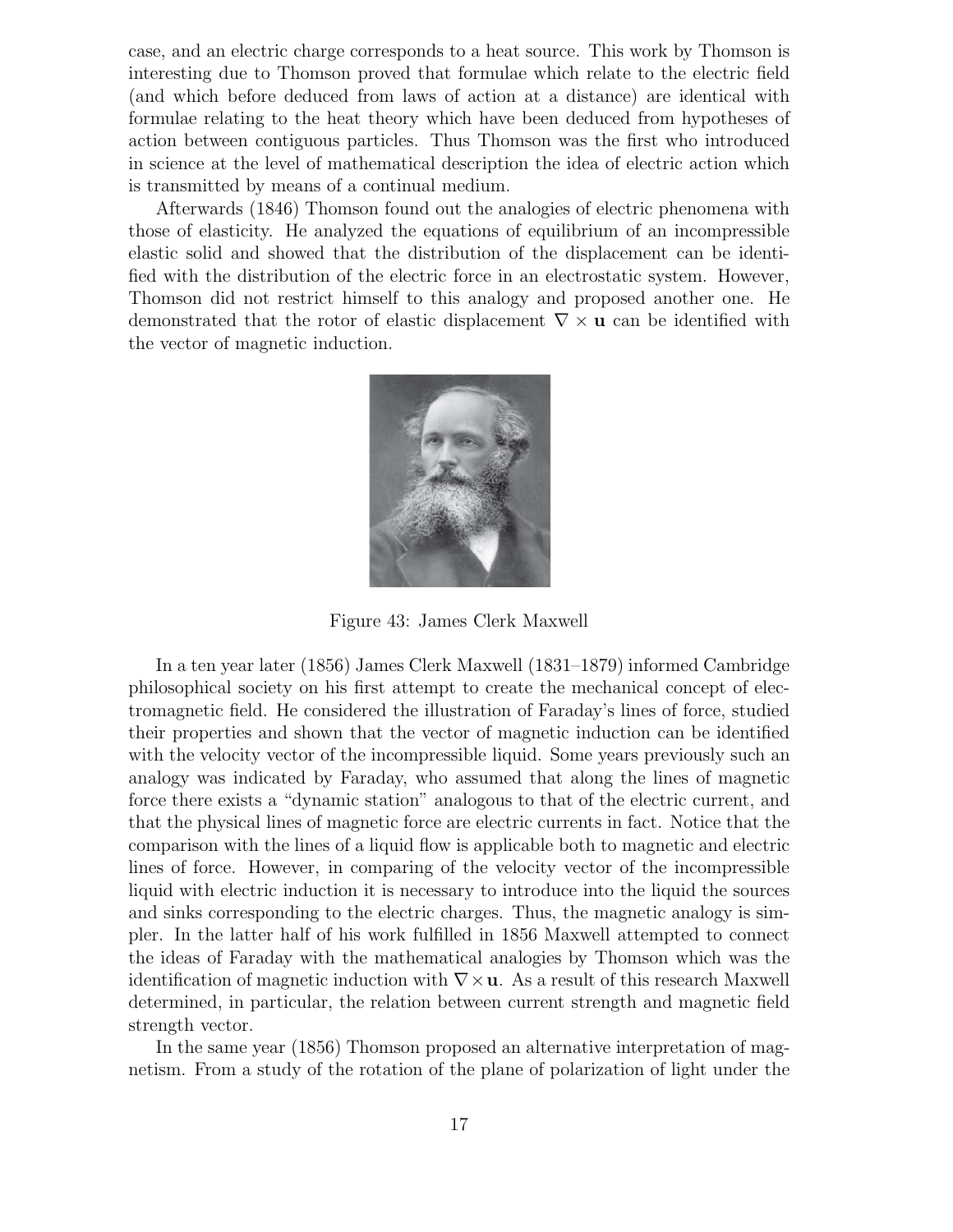action of magnet Thomson concluded that magnetism possesses a rotatory character. He assumed that the resultant angular momentum of the thermal motions of a body can be interpreted as the measure of the magnetic moment. Thomson believed that the explanation of all phenomena of electromagnetic attraction or repulsion as well as electromagnetic induction should be looked for in the inertia or pressure of the matter of which the motions constitute heat. He did not express an definite opinion relative to what is the nature of the matter and whether this matter is or is not electricity. Moreover, he was sure that under current state of science there was no sense to ponder over this problem.

Thomson's arguments convinced Maxwell in the fact that magnetism is the phenomenon of rotational character, and currents are the phenomena of translational character. Nevertheless, the alternative analogy, according to which the electric phenomena is considered to be rotational and magnetic phenomena is supposed to be translational, was a long time attracting attention of scientists. For example, Hermann Ludwig Ferdinand von Helmholtz (1821–1894) and Gustav Robert Kirchhoff (1824–1887) were among the scientists who developed this concept.





Figure 44: Hermann von Helmholtz Figure 45: Gustav Robert Kirchhoff

George Francis FitzGerald (1851–1901) used an analogy with the model of elastic solid which had been proposed by MacCullagh. Remind that only this model permits the propagation of waves possessing the properties of light waves. With accordance with the analogy by FitzGerald, electric displacement corresponds to the twist of the elementary volume of ether, and electric charge should be represented as an intrinsic rotational strain. Thus, FitzGerald proposed the model which describes not only optic phenomena but also electric and magnetic interactions.



Figure 46: George Francis FitzGerald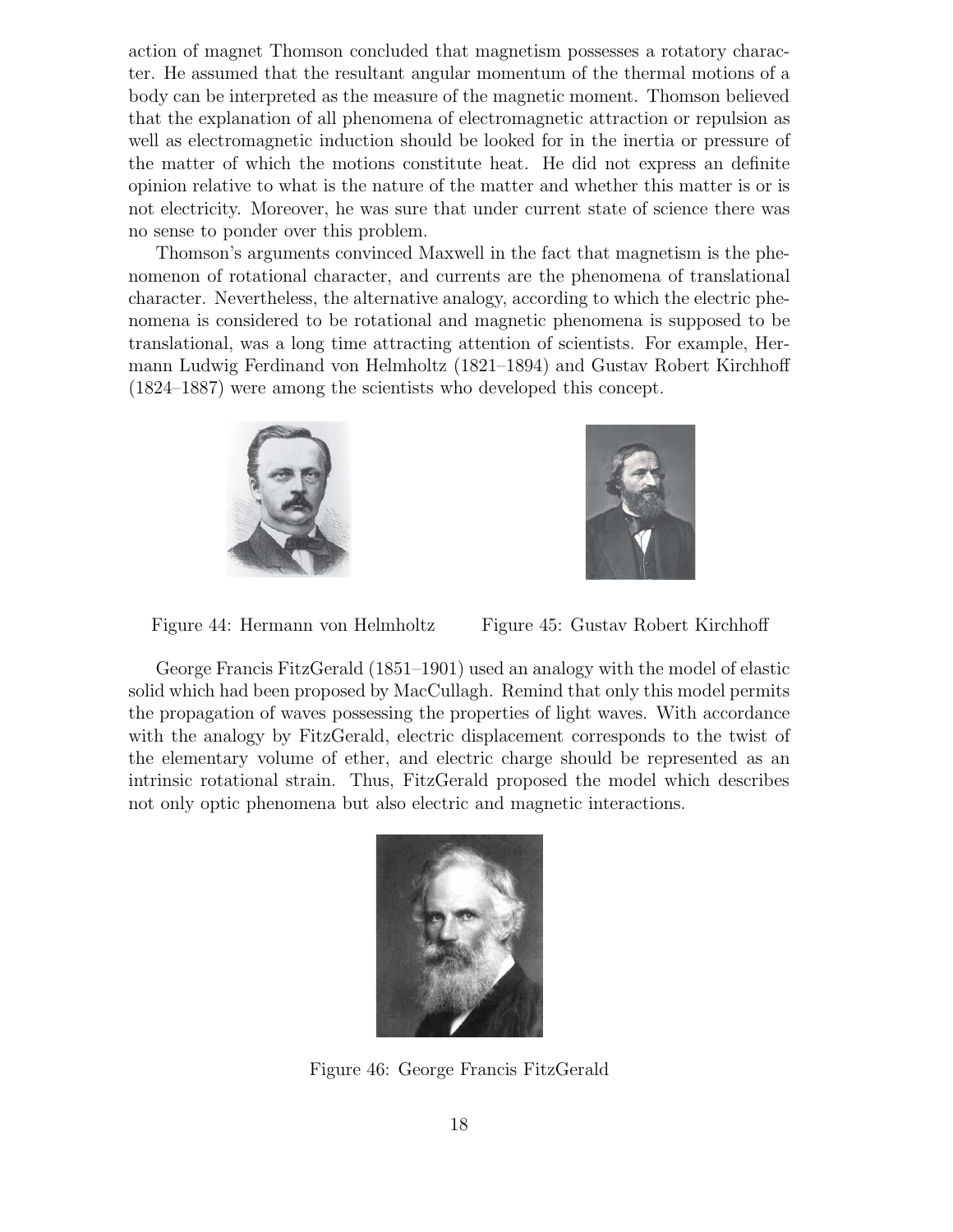None of the discussed attempts to represent electric and magnetic phenomena by means of motions and stresses of a continuum is devoid of imperfections which were evident, first of all, to the authors of these models. That is why subsequent evolution of the models of ether consisted in their complication.

The Maxwell's model proposed in 1862 is based on the concept of magnetism as the phenomenon of rotational character. In accordance with Faraday's ideas, Maxwell supposed that the ether is a medium rotating about the lines of magnetic force, and each unit tube of force can be presented as an isolated vortex. There is an evident problem in this model. Since two neighbouring vortices rotate in the same direction, the particles in the circumference of one vortex must be moving in the opposite direction to the particles contiguous to them in the circumference of the contiguous vortex. Therefore the motion is discontinuous. In order to escape from this difficulty Maxwell used a simple technique. When two wheels should revolve in the same direction, an "idle" wheel is inserted between them (see Fig. 47). In fact, this model is a two-component medium. In this model "magnetic medium" is divided into cells by the walls consisting of separated layer of spherical particles which are "electricity". The cell substance is elastic both with respect to compression and with respect to form change. The connection between the cells and the particles forming walls is that rolling without sliding and the tangential action on each other take place. When sells rotating the stress state equivalent to combination of the hydrostatic pressure and the longitudinal stress along the rotation axes arises.



Figure 47: Maxwell's model

On the basis of his model Maxwell proposed the mathematical description of electrodynamics in the form of system of equation which is called by his name. A characteristic feature of Maxwell's theory is the fact that magnetic energy is the kinetic energy and that electric energy is the internal energy. This conception, for which Maxwell was indebted to Faraday and Thomson, brought together the electromagnetic theory and the theories of ether as the elastic solid. Creation of an electromagnetic theory of light was the logical result of that. By that time it had been determined by experiment that the value of constant in Maxwell's equations is identical to the velocity of light. This result was very important since it allowed Maxwell to maintain that the light consists in the transverse wave motion of the same medium which causes electric and magnetic phenomena.

In 1885 FitzGerald proposed a model resembling the Maxwell's model. This model is based on the mechanism constituted of a number of wheels, free to rotate on axes fixed perpendicularly in a plane board (see Fig. 48). The axes are fixed at the intersections of two systems of perpendicular lines, and each wheel is connected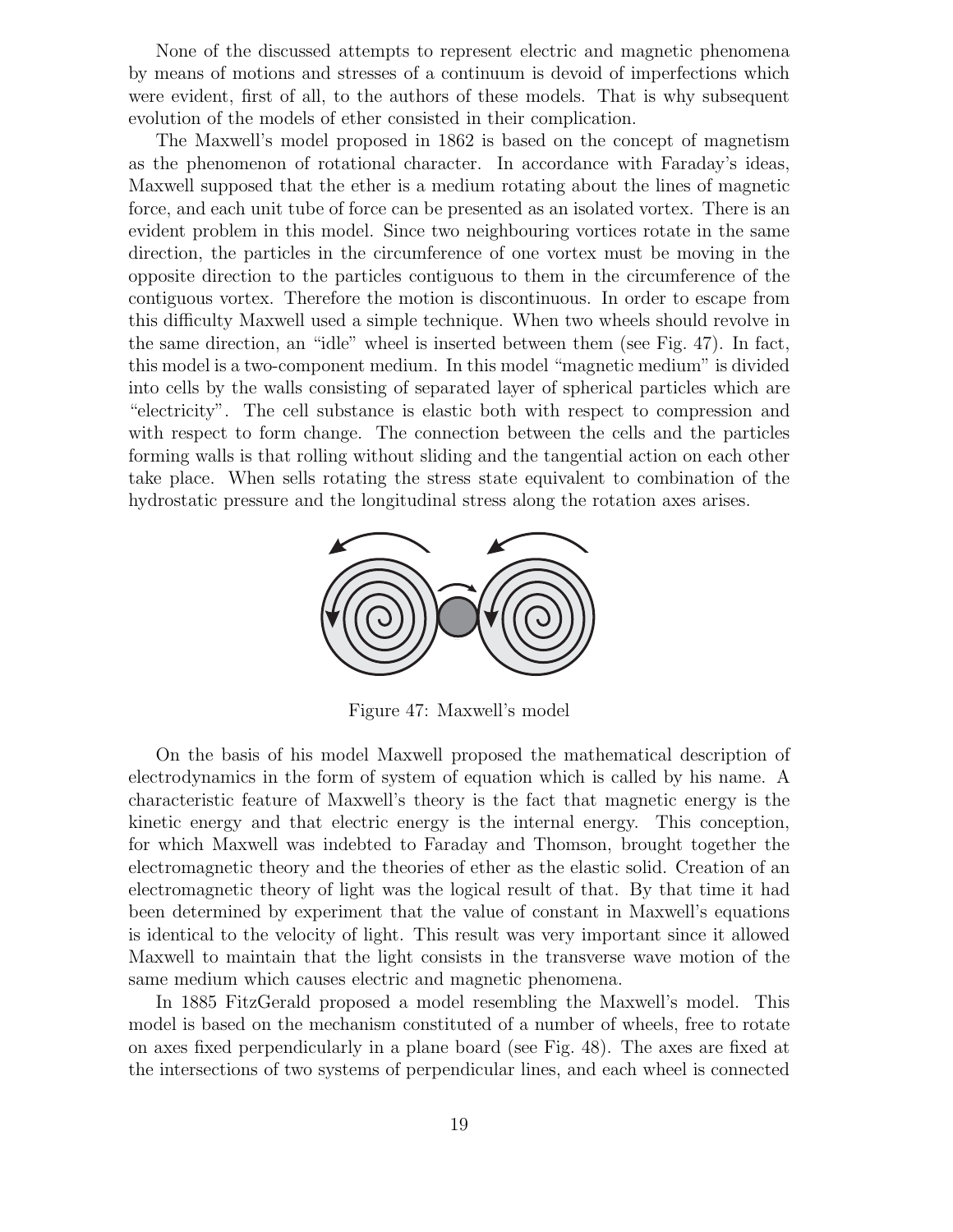

Figure 48: FitzGerald's model

to each of its four neighbours by an rubber band. If all wheels are rotating with the same velocity then there is no stresses in the system. If some of the wheels are rotating faster than others, the rubber bands are strained. It is evident that the wheels in this model play the same role as the vortices in Maxwell's model. A strain on the bands represents dielectric polarization. Conduction is represented by a slipping of the bands on the wheels.

The reason which prevent from accepting the rotationally elastic ether arose mainly from the want of any clear example of a body possessing such a property. This difficulty was removed in 1889 by Thomson (Lord Kelvin), who designed several mechanical models possessing rotational elasticity. In contrast to the models by Maxwell and FitzGerald, the models by Kelvin were three-dimensional ones.



Figure 49: Kelvin's continuum

As a result of his research, Kelvin created the model of continuum consisting of the axially symmetrical particles (see Fig. 49) which can freely rotate about their exes, whereas the rest displacements and rotations meet with resistance. It was the first model in the history of science, such that the displacements and rotations were introduced as independent degrees of freedom. Notice that the model of medium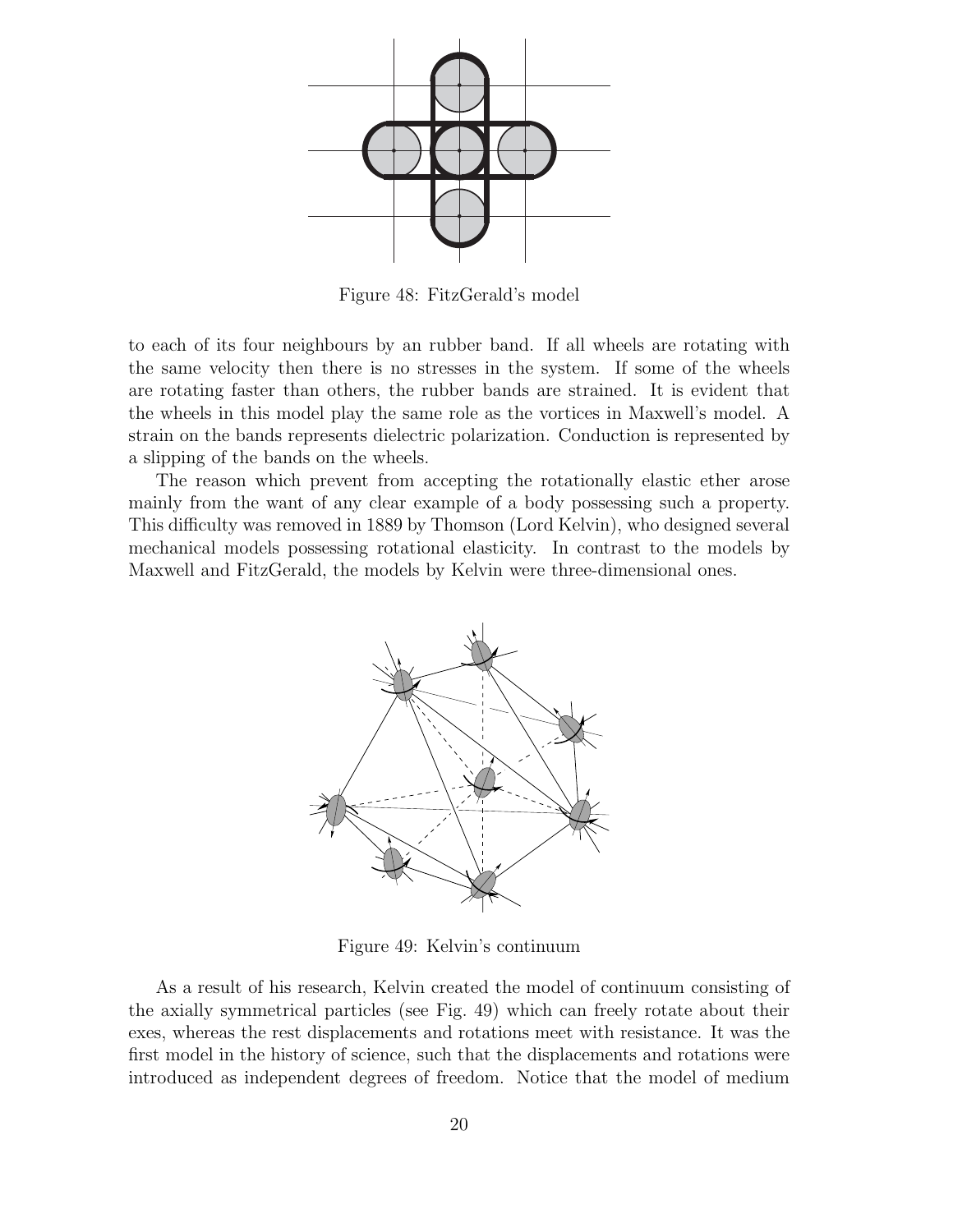with rotational degrees of freedom was created by Kelvin in the form of technical description. The possibility of construction of the mathematical models of such media came many years later, when in 1909 brother E. and F. Cosserat developed the method of description of 3D-continuum with rotational degrees of freedom.

## **6 Theory of ether and the nature of ponderable matter**

Thomson (Lord Kelvin) was the first who attempted to originate a general physical theory based on the vortex motion. He assumed that the atoms of matter consist of vortex rings in the ideal liquid. To explain the interaction of atoms Thomson used the analogy with the behaviour of smoke rings, and he explained the spectroscopic properties of matter by the fact that vortex rings have natural periods.

Having considered the nature of ponderable matter, Faraday supposed that an elementary atom is the force field (electric, magnetic and gravitational) surrounding a center point. In accordance with Faraday's hypothesis the atom does not have the certain size. It extends through the whole space and is absolutely permeable. Correspondingly, molecules consist of the force spheres that penetrate into each other rather than of the atoms located near to each other. According to the concept by Faraday the ether completely specifies the structure of ponderable matter rather than only provides the ponderable matter with the certain properties as it was assumed by other scientists. It can be argued that the essence of Faraday's concept consists in that the ponderable matter is the certain state of ether.

Maxwell, as well as Faraday and Thomson, considered the ponderable matter as the modification of ether which differs from the ether occupying the "empty" space by the values of permittivity and permeability only.

# **7 The main tendency of development of the ether theory and outlooks**

Throughout the history of ether theory many scientists have proposed the models of different physical phenomena and processes which are based on the conception of rotational character of motion of ether. Initially there were the conception of vortex motion of fluid (Descartes's philosophy) and the conception of rotation of elementary volume of solid (MacCullagh's ether), i.e. conceptions based on the models of continua possessing the translational degrees of freedom only. In the second half of XIX century the models in which the rotational motions are introduced as independent degrees of freedom (models by Maxwell, FitzGerald and Kelvin) have been proposed. The models of ether based on the translational degrees of freedom can not explain all facts known from experiments.

The models of ether based on the rotational degrees of freedom, unfortunately, have not been developed. The reason is the fact that in the second half of XIX century the level of development of continuum mechanics made it impossible to describe 3D-continua with rotational degrees of freedom, and in the first decade of